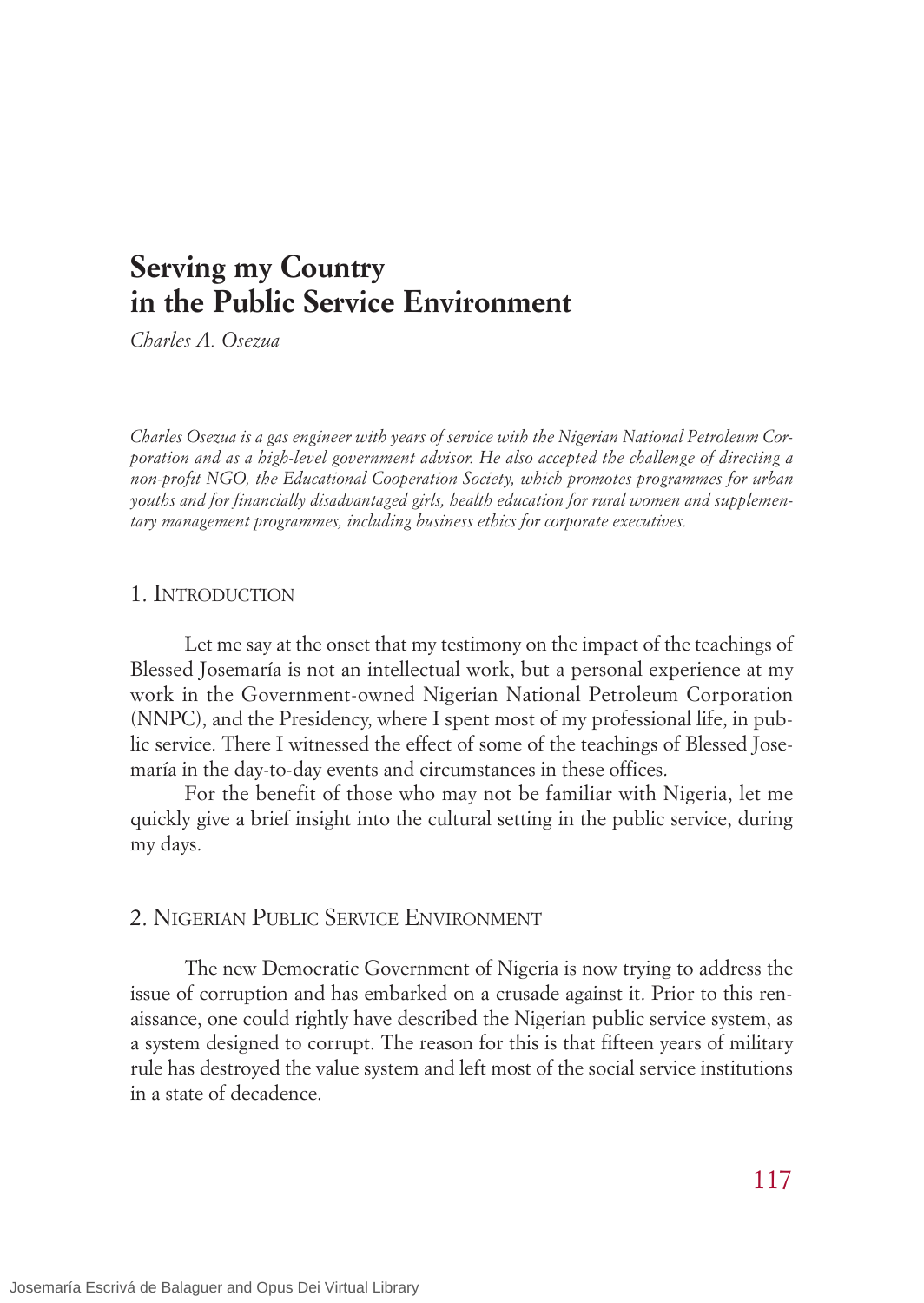Wages were generally low, with monthly salaries ranging from N2,500/month (about US \$250 in 1992) to N20,000/month (about US \$2,000) for the junior staff and Directors General respectively. Under the military rule, the public services criteria broke down and the decision process was governed by 'what the boss thinks'. Professionalism lost its pride of place and to ensure survival and career growth, professionals tended to justify the boss' position even if it was wrong. With a general sense of uncertainty in career growth in the public service system, low wages and low morale, workers tended to create their own security even if it means using unethical methods. Thus workers 'moon lighting' or selling of wares during and outside office hours to earn some extra income to meet their family's needs was rampant. Others traded on official secrets or set up companies or parallel organizations to seek contracts, within their organizations. Contract fixing and insiders trading was common, and even tolerated. Officers, who could not trade, were expected to pay their bills somehow, collecting commissions or kickbacks.

Most contractors took the payments of bribe or kickbacks as a way of doing business in Nigeria. Thus, it was not uncommon to hear of commission or kickbacks of 10%. Those who could not manage the chain of corruption directly for one reason or the other engaged agents whose primary responsibility was to 'settle' obligations to sponsors.

I worked for the Nigerian National Petroleum Corporation (NNPC), where I started my career in 1982 as a Gas Engineer. By 1987, I was appointed to a task force, for the Commercialisation, Reorganization & Capitalization of the NNPC. The task force was made up of young professionals drawn from the different divisions of the corporation. Its main objective was to define a way forward for the NNPC under the midwifrage of an internationally reputable consultant. To do this well, we had to acquire new skills in the use of computer, unit review, strategic planning etc. We spent long and sometimes tiring hours, but encouraged by the teachings of the Blessed Josemaría, which teaches us to take advantage of every new opportunity to improve our skills through study, I was able to cope with the new challenges, working at home, late at night to produce my reports. This soon paid off. At the end of the initial training period, I was appointed the leader of the implementation team and after one year was appointed to assist the Group Managing Director as Technical Assistant (Chief of Staff) to continue with the efforts at implementing some of the programmes, aimed at changing the corporate culture and lead the organization towards commercialization. Unfortunately, this process was short-lived as the Group Managing Director, Chief Aret Adams was suspended, nearly two years into the programme. His 'crime' was his insistence on merit as the basis for appointment to certain senior level positions. He was eventually retired 'in public interest'.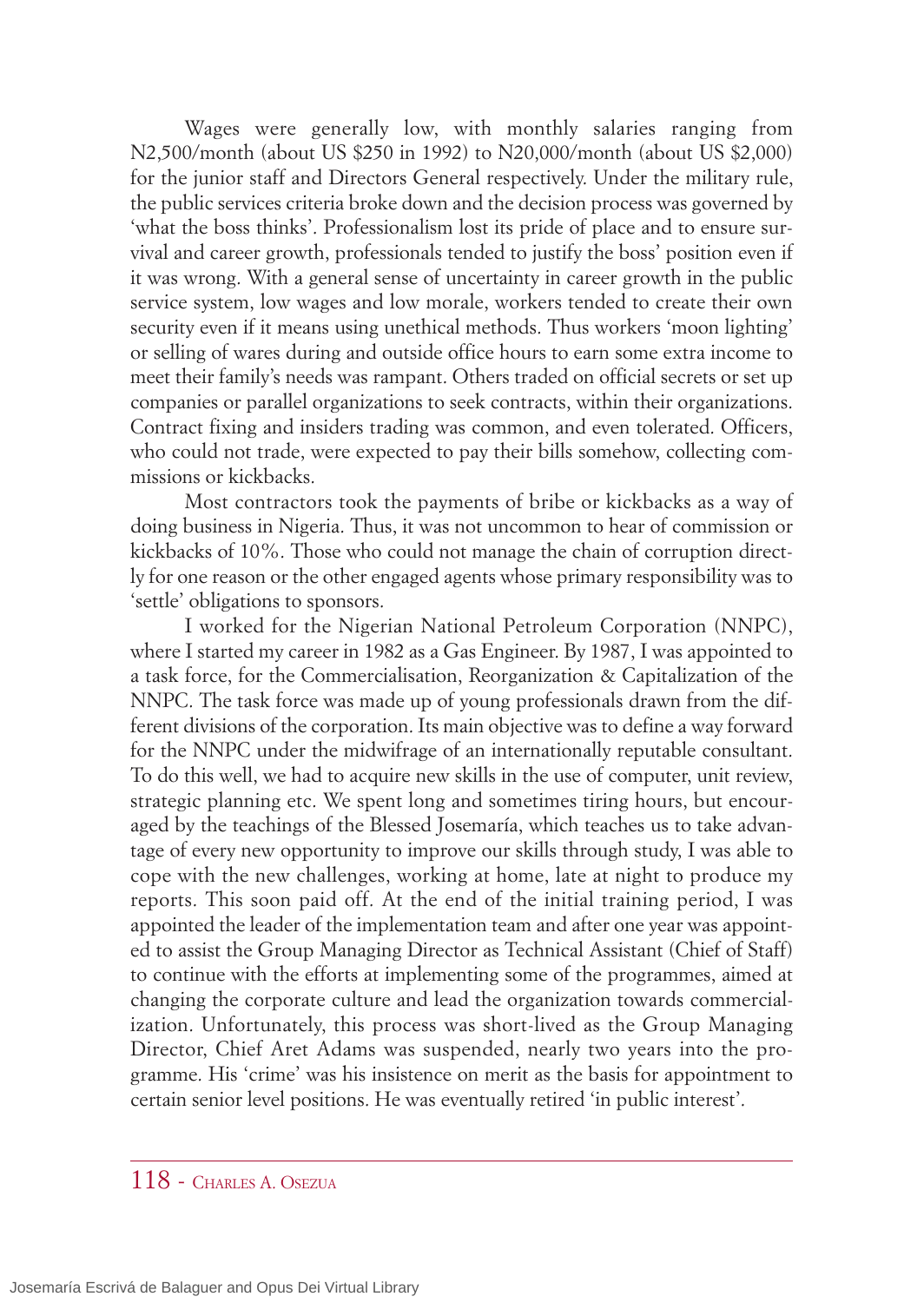#### 3. HIS TEACHINGS IN DAILY ACTIVITIES

The suspension of Chief Adams resulted in the appointment of an Acting Group Managing Director and soon I was advised that I should desist from visiting my former boss. The reason — my continued interaction may lead to a breach of security. This directive was the first challenge to my freedom and commitment to what I thought was right. Chief Adams was my boss, now he is my friend, and we shared in the common principle of justice for which he was being punished. Therefore, it was morally impossible for me to carry out the directive. This would amount to an endorsement of injustice and may also scandalise many of my professional colleagues, who believe as much as I did in the cause for which Chief Adams was suspended. My new boss knew very well that there was no criminal case against Chief Adams, but a simple question of 'insubordination'. Encouraged by the teachings of Blessed Josemaría — which encourages people to work together, for the common good — I liased with some of the other Directors and obtained their support to persuade my boss that there was no reason why I could not visit Chief Adams. This apparent victory for justice and professional principles created an uneasy calm in the office.

Despite the unfriendly atmosphere, we provided him with all the necessary support and worked as best as we could. Working conscientiously, with a sense of responsibility, as taught by Josemaría Escrivá, surprised my colleagues and bosses. I recall a conversation with the Group Executive Director - Services, who wondered aloud how I could work cheerfully, when my boss was on suspension. In reply, I explained that I needed to account for my time as any good consultant would. Furthermore, I explained to him that my work is my offering to God, so I had to put in my best to do it well. I assured him that Mr. Adams is my friend whom I still visit almost everyday despite the pressures. He was very impressed and informed me how people have wondered at my loyalty or co-operation with my new boss.

My friendship with Chief Adams afforded me a greater opportunity for apostolate with him. Though not a Christian at the time, Chief Adams decided to attend one of the annual retreats, organised by faithful of the Opus Dei in Nigeria. This was an affirmation of the teaching "Through your friendship and doctrine [...] you will move many non-Catholics"1. Standing for my freedom and staying on the side of right strengthened a number of my colleagues and friends who joined in the effort to explain or defend the principles for which Chief Adams was suspended.

1 *Furrow*, 753.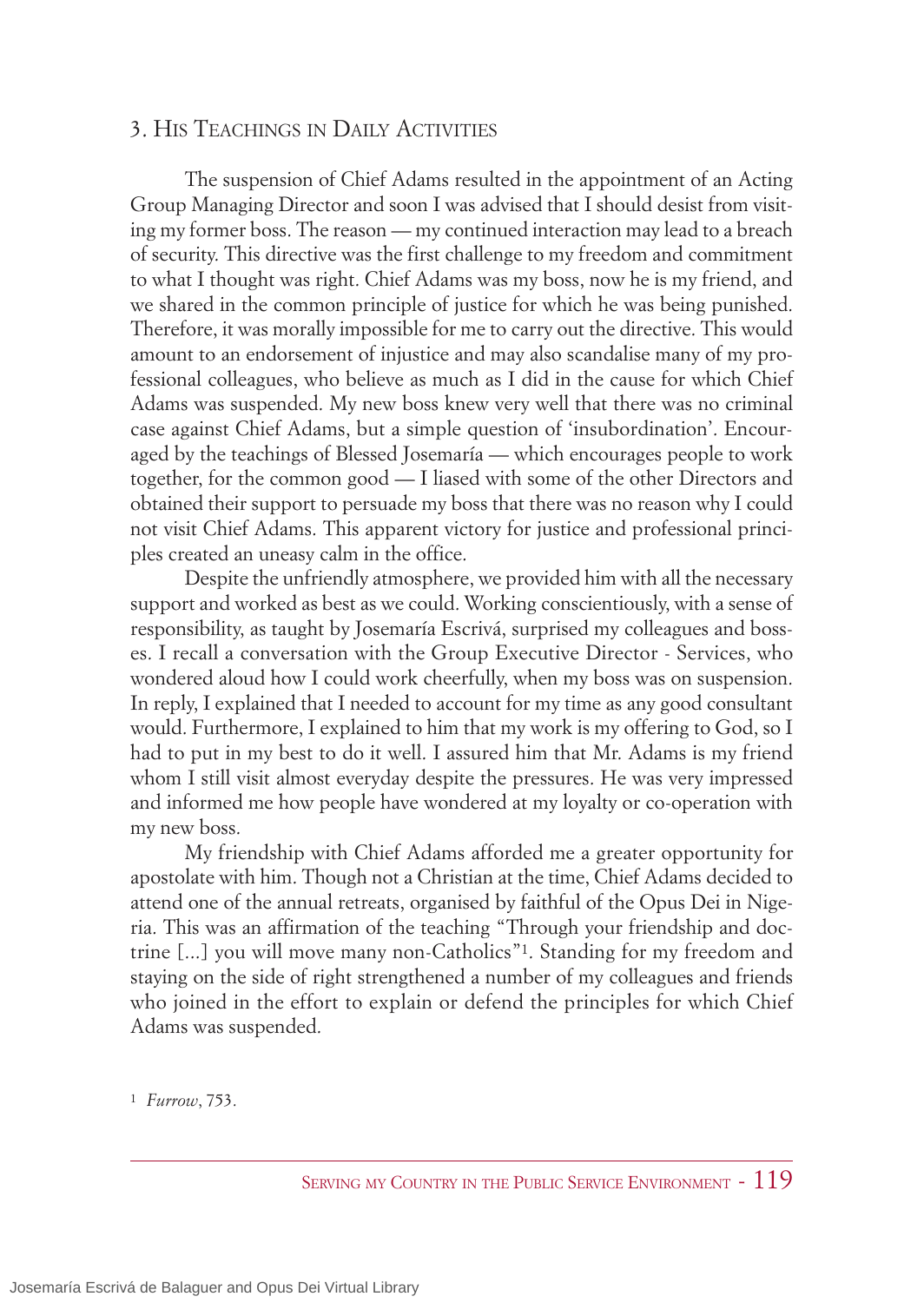After nine months, a substantive GMD was appointed in January 1990. A few months later, I ran into the former Hon. Min. of Petroleum Resources, who was responsible for Chief Adams' suspension. By that time, he had left the Ministry of Petroleum Resources and was deployed to another Ministry as part of the fallout of the crisis. We greeted very warmly. After a few reflections on NNPC, he said to me "I demand loyalty from my staff and if your loyalty to Chief Adams during the crisis was any less, your career in NNPC would have ended". This statement surprised me, particularly coming from the opposition, but compliments the founder of Opus Dei who taught, "Never allow weeds to grow on the path of friendship. Be loyal"2.

The new Group Managing Director (GMD) re-organised the office of the GMD and appointed two additional Technical Assistants to work with me. My responsibility was narrower but better focused on my area of core competence, projects and technical services in the office of the GMD. In this position, I remained the Chief of Staff, but emphasis was on project co-ordination. I maintained interaction with lots of people, professional colleagues, politicians, and businessmen and women who came to NNPC in search of contracts or favours. My new boss and I had an interesting relationship. It was generally formal and professional. We resume early, usually between 7:30-8:00 a.m. and stay in the office till about 8:00 p.m. To keep to the practices of Christian life as taught by Blessed Josemaría was always a struggle. To attend the 6 p.m. Mass meant I had to be absent from my office in the evening for about 45 minutes. This did not pass unnoticed by my boss, who commented one evening during a meeting with some directors in his office that I prayed 'like a Muslim'. I used this opportunity to start an apostolic conversation with him and some of the directors on how we must include God in our day in a natural way, and to point out that having a close relationship with our Father God does not imply any sort of fundamentalism. In the process, I gave out several books, including *Friends of God*, by Blessed Josemaría.

My boss confirmed later, like a few others, that my follow-up discussions helped him to understand his faith better. The teachings of Blessed Josemaría *to flee from the occasions of sin*<sup>3</sup> also enabled one to face the challenges of some contractors, who believed that they could buy their ways using unethical means. Acting in obedience to this teaching, in the 'settlement culture' that pervaded my work environment had the chilling effect on a number of them who had accepted it as a way of doing business. For others, they just applied more pressure. But as the founder of Opus Dei puts it, for people who know the truth, sacrifice and

- 3 Cfr. *Friends of God*, 185.
- 120 CHARLES A. OSEZUA

<sup>2</sup> *Furrow*, 747.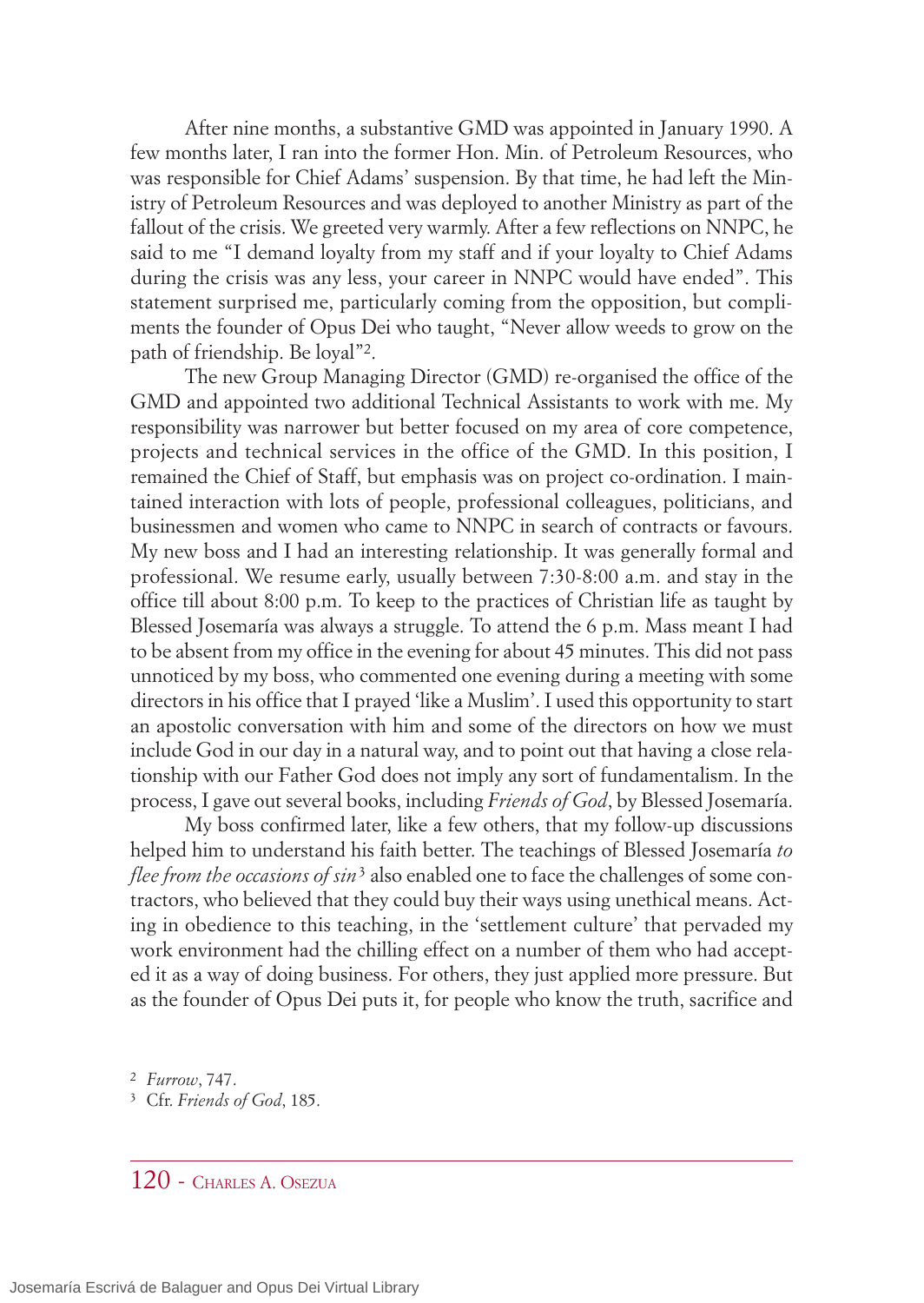perseverance was the only answer, and to compromise the truth was to crucify Christ again.

A case in point was as a Project Co-ordinator for the NNPC Priority Projects, I had to finalize the terms and conditions for a contract with the winning contractor. At the end of the negotiation, one of the Directors of the company came to me and said, "Charles, you are a very tough man. We have been in this business a long time and we want to continue to work for NNPC. He continued and said, 'I want to assure you we shall come back to say thank you'. I was very surprised and cautioned him not to bother. At that point, I assumed it was all over, but about two months later, an old acquaintance of mine walked into my office and after a few pleasantries, he explained his relationship with the contractor and said "Well, Charles, we know you said no, but we have made a certain provision for you and I have been asked to handle it. He assured me that it was just in appreciation of my professionalism in handling things. I thanked him and explained to him why it was professionally wrong for me to accept any gift from the contractor, since amongst others, it could compromise my ability to make unbiased judgements. We discussed this for a while till I had to order him to leave my office, and he did. A few months later, he showed up again, and said "I could not convince my folks so I have collected the money and I cannot take it back, so you must tell me what to do with it". The guy looked desperate. He needed his fee for performing his job of delivering the said commission. I told him I needed more time to think about it. Two weeks later, he showed up again; I had time to reflect on the moral implications of what he had proposed to me, so I told him that if he wanted to, he could donate the money for use in charitable activities. This singular act had a more profound impact on the agent whom I later found out used to be a Catholic, married previously outside the church, with children. He is married now and back to the Church.

Defending our professional position is also an element in the teachings of the Blessed Josemaría. With professional guidelines/criteria for doing things, one found himself often in conflict with the establishment; going against the grain. While it was tough, it gave joy to friends and colleagues who were finding out the magic of sacrifice and love of professional work well done. Insisting on preagreed procedures and professional criteria for work was not always easy. But occasionally it ended up with dramatic results.

For example, as a member of the Technical Advisory Committee (TAC) of the Board of one of the largest projects ever implemented in Nigeria. I had to disagree with my professional colleagues on the proposal for the final investment decision, because it did not conform with the pre-agreed procedures nor achieve fully the national objective. The request was to endorse for Board's approval the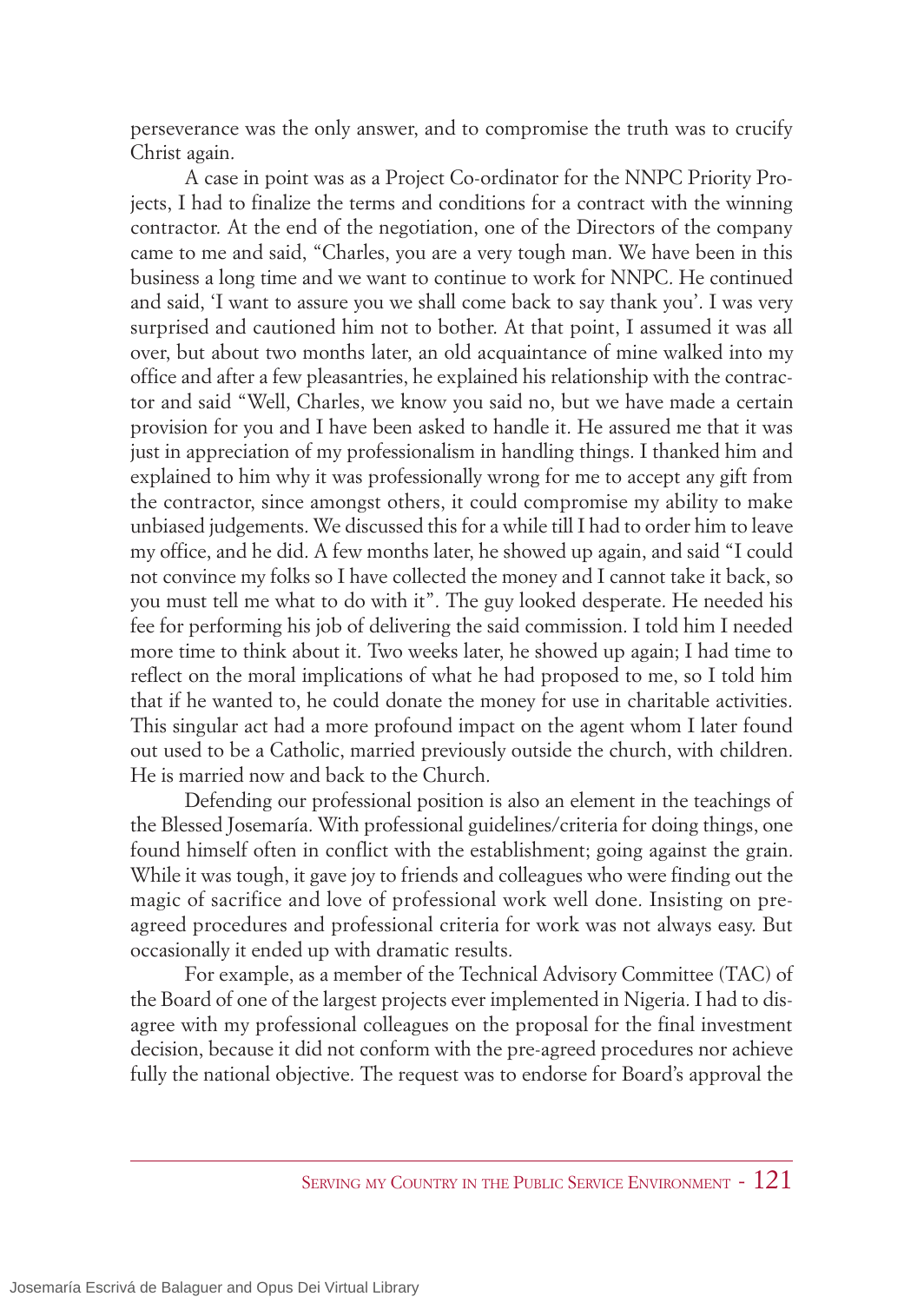award of contract for the construction of the Plant to the lowest bidder, based on an apparently inferior technology.

Three shareholders representatives out of four, and my superior colleagues from the NNPC had endorsed the recommendations, but a colleague and I found it unacceptable, because the technology though proven had not been tested. Additionally, it could not meet the national policy objective for associated gas utilization. Consequently, we decided to write a minority report. We were under tremendous pressure from agents of the contractors not to submit our minority report. They made offers of money and there were even threats to our professional career, but we were convinced so we presented the minority report to the Chairman of the NNPC Board, who at that time was my boss. He held meetings with the Group Managing Director, the Honourable Minister for Petroleum and eventually the President. They upheld the minority report, and they took farreaching decisions; five directors were dismissed from the Board of the company in question and the project was suspended. When the contract was eventually awarded eighteen months later, the organization saved about \$600 million and had a better technology.

Shortly after this episode, a good friend of mine, a Director then at the Educational Co-operation Society (ECS), who was familiar with my challenges at the NNPC intimated me of the challenges they were having at ECS and wondered if I would be interested in managing the organization. The ECS is a Notfor-Profit, Non-Governmental Organization, which for more than 25 years has been promoting educational projects in Nigeria in accordance with Christian principles. At the time of our discussion in 1993, the ECS had promoted over fourteen educational institutions in six states, providing supplementary education for the various strata of the society. These included programmes for urban youths, financially disadvantaged girls who could not obtain formal education, but are interested in careers that will make them more useful to themselves and the society, health education for rural women and supplementary management programmes including business ethics for corporate executives.

Far from the petroleum industry, as the proposal was, I saw a great opportunity for service, without the constraint of corruption in the public sector. For days, I prayed for light. I called on my friend again to inquire about the salary and conditions of service. The ECS offered to pay my current salary and other entitlements. This was quite re-assuring, but I knew it fell short of my gross annual income, as my current job offered me opportunities for frequent overseas trips, which really was the source of the bulk of my family savings. As a Manager with the NNPC, I was paid \$400/day, while on an overseas assignment. With a schedule at the time that calls for quarterly project review meetings and/or operating committee meetings, it was not unusual for me to save more than 50 times my

## 122 - CHARLES A. OSEZUA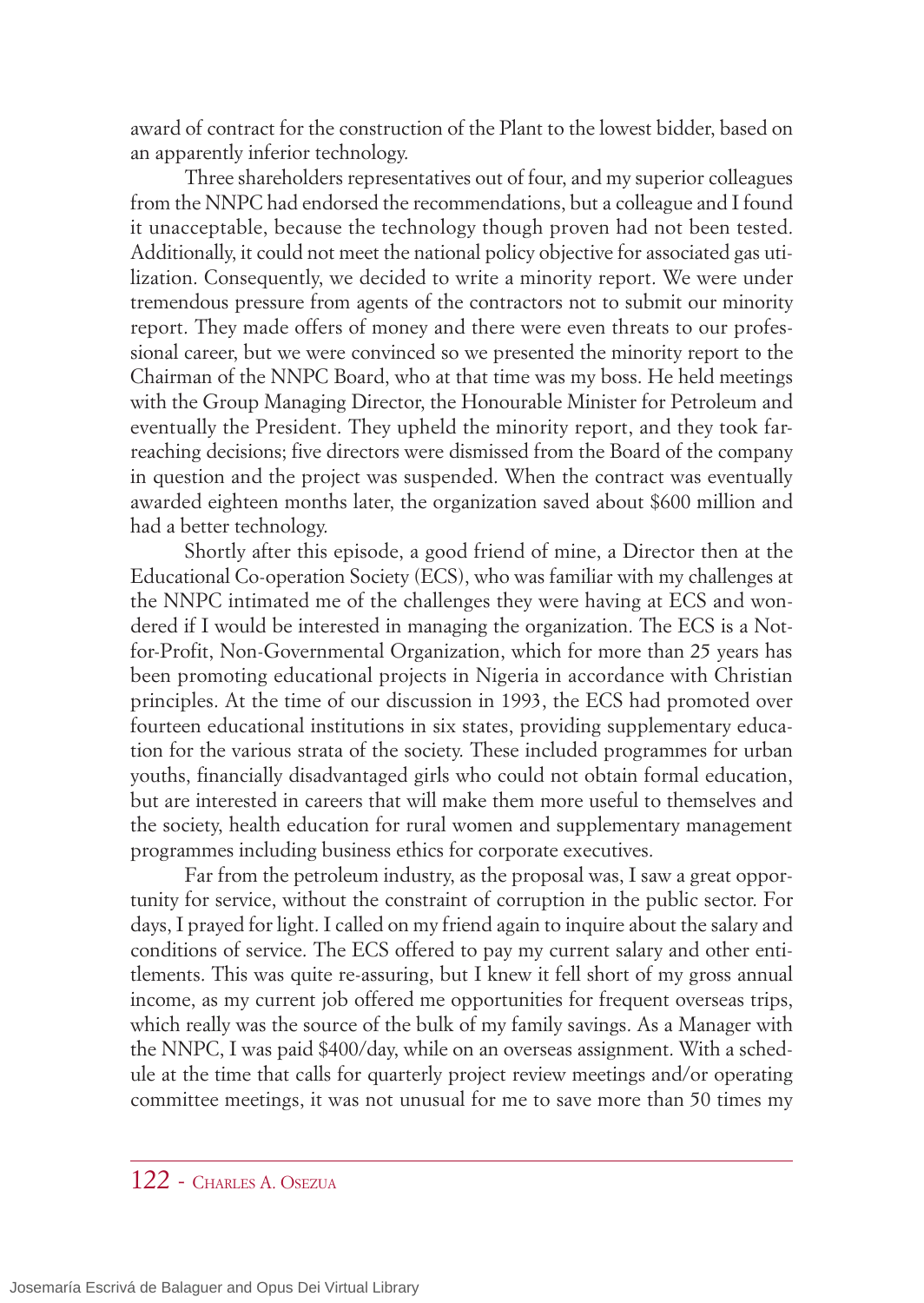annual salaries from overseas trips a year. Thus, for weeks, I reflected on my choice. The good life and daily temptations that comes with my continued stay at NNPC or a new career of service with the ECS. For the ECS job, I felt myself highly unqualified for the assignment. I knew very little about the administration of educational projects, and I hated to beg. As I considered the options, I tried to re-assure myself that I was not in any risk at the NNPC. But my mind remained agitated.

I continued praying for light. I knew my chance of offending God was high in NNPC, despite my personal confidence. I reflected on the teachings of Blessed Josemaría in *The Way*, "Don't show the cowardice of being 'brave'; take to your heels"4*.* I also reflected on his teaching for us to forget ourselves.

After weeks of prayers and reflections on my options, I decided to discuss with my wife. I explained the options and the implications, my concerns and fears. After a lengthy discussion, she queried my understanding of the Lord's prayers. In her words, "when you say, your will be done on earth, who is to do it, if not you?" I think its God's answer to your prayers, that you should be a worthy instrument of service and apostolate. Finally she reminded me of the teachings of the founder of the Opus Dei: "You realise you are weak. And so indeed you are. In spite of that — rather, just because of that — God has chosen you. He always uses inadequate instruments, so that the 'work' will be seen to be his. Of you, he only asks docility"5. If God lays the burden, he assured that he will also give the strength. By August 1993, I decided to work for the Educational Co-operation Society. I resumed formally as the Managing Director of ECS on the 14th of February, 1994.

My resignation from NNPC shocked some of my friends and colleagues. But their curiosities and inquiries offered a unique opportunity to explain the essences of life and the teachings of the founder of Opus Dei. A number of them are much closer to the Church; now, they have decided to take their Christian lives more seriously and to receive the sacraments more frequently; some are involved in various works of corporate apostolate, serving as patrons or helping in various forms to raise funds for some of the ECS projects.

On a personal level, ECS offered me a wonderful opportunity to serve and learn more about myself, my limitations and inadequacies. A great organization peopled by individuals of diverse social, economic and religious background, and united by the common goal to serve for the good of humanity and society. I met

<sup>4</sup> *The Way*, 132.

<sup>5</sup> *Ibidem*, 475.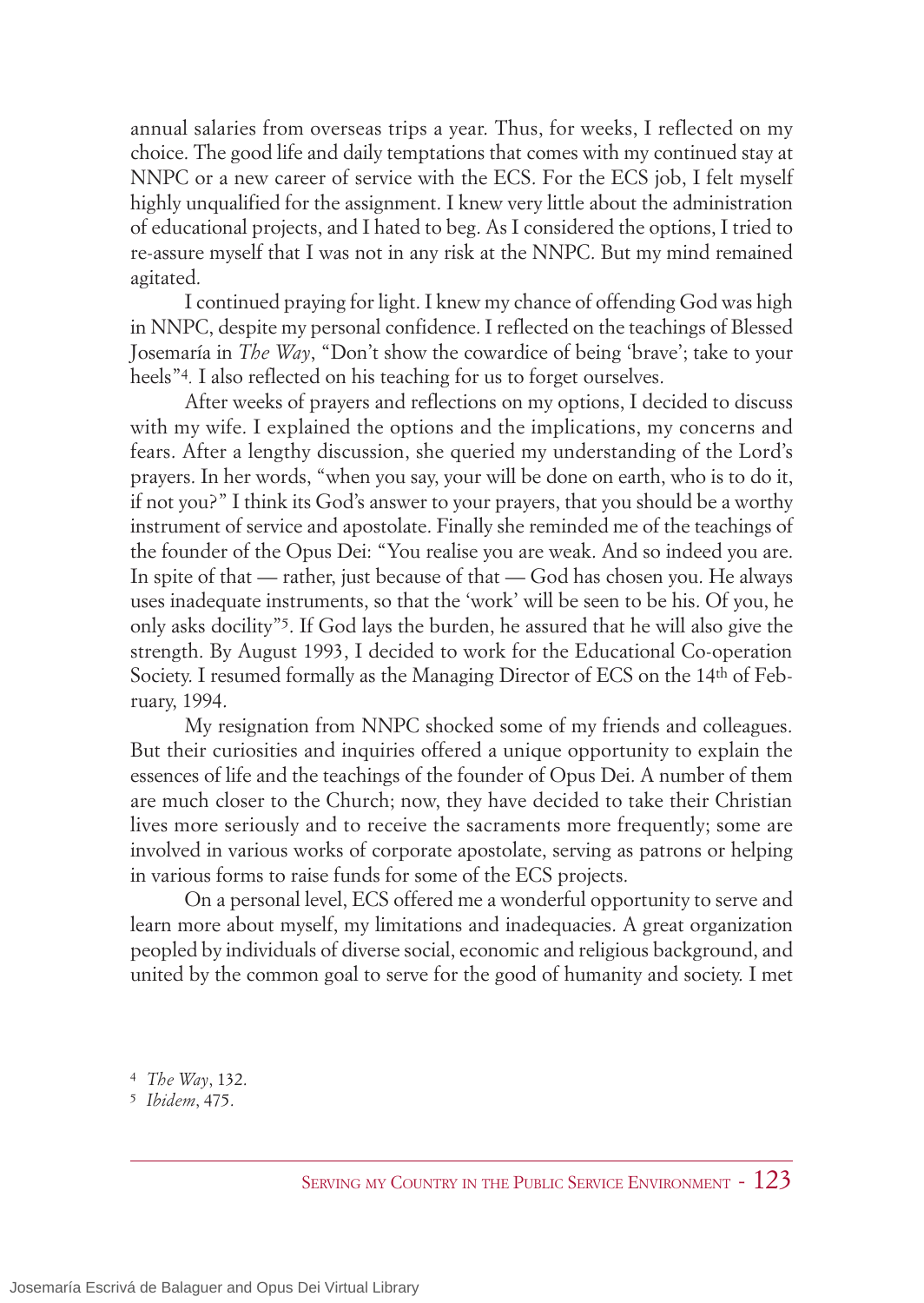people of like minds united by the spirit of service, forgetting themselves completely for the good of others and for the glory of God.

Between 1994 and 1998, working with three full time staff and lots of volunteers, ECS raised funds for the implementation of a number of projects in response to varied social needs. These included the Hill Point University Study Centre, Enugu, and the Bodija House, Ibadan, both aimed at providing co-curricular and supplementary education to university students and other intercity students at Enugu and Ibadan respectively, in response to the near collapse in the tertiary school system. Additionally funds were raised for the Irawo rural community medical centre, Iroto, and the start up of the Niger Welfare Foundation Hospital, Enugu.

The ECS also re-organized itself for greater effectiveness by granting nearly full autonomy to the Women's Board and spinning off the Lagos Business School to a new NGO. With this re-organization, I was sufficiently freed to work part time. This allowed me to set up a small engineering and multidisciplinary oil and gas service company to supplement my income from ECS.

My second adventure into the public service sector came in October 1998, when I was invited to work at the Presidency as the Special Assistant to the Head of State, in the office of the Adviser on Petroleum Resources. This was not a vindication, as I was reuniting with my old boss (Chief Adams) who had been reappointed as Special Adviser to the Head of State. In this new assignment, I learnt two new lessons. Firstly, that being invited does not mean being welcome. Secondly, that the system was much weaker; corruption was more rampant and people were more vicious in their opposition to professional views.

On the first lesson, we soon found out that Chief Adams' reputation as a professional generated a lot of apprehension in the system. The government was in transition, so we had a very short time. Consequently, at the onset, we resolved that emphasis should be placed on addressing policy issues that would free the nation from the embarrassing fuel shortage and position the country to take advantage of the anticipated benefits accruing from the introduction of democratic government the following year. This objective was seen as a threat by a number of people in government. As experience soon taught us, the introduction of simple guidelines and criteria for doing routine office business generated disaffection amongst staff, since it opens the system up for monitoring and audit.

On a larger scale, our efforts were frustrated, and at a point, the office of the Special Adviser on Petroleum Resources was forcibly shut by armed police guards. Coming at the heat of efforts to deregulate petroleum products importation, this was a major challenge.

But as Blessed Josemaría would put it, we have to overcome any obstacle with the help of grace. Thus, we moved into my private office in Lagos to com